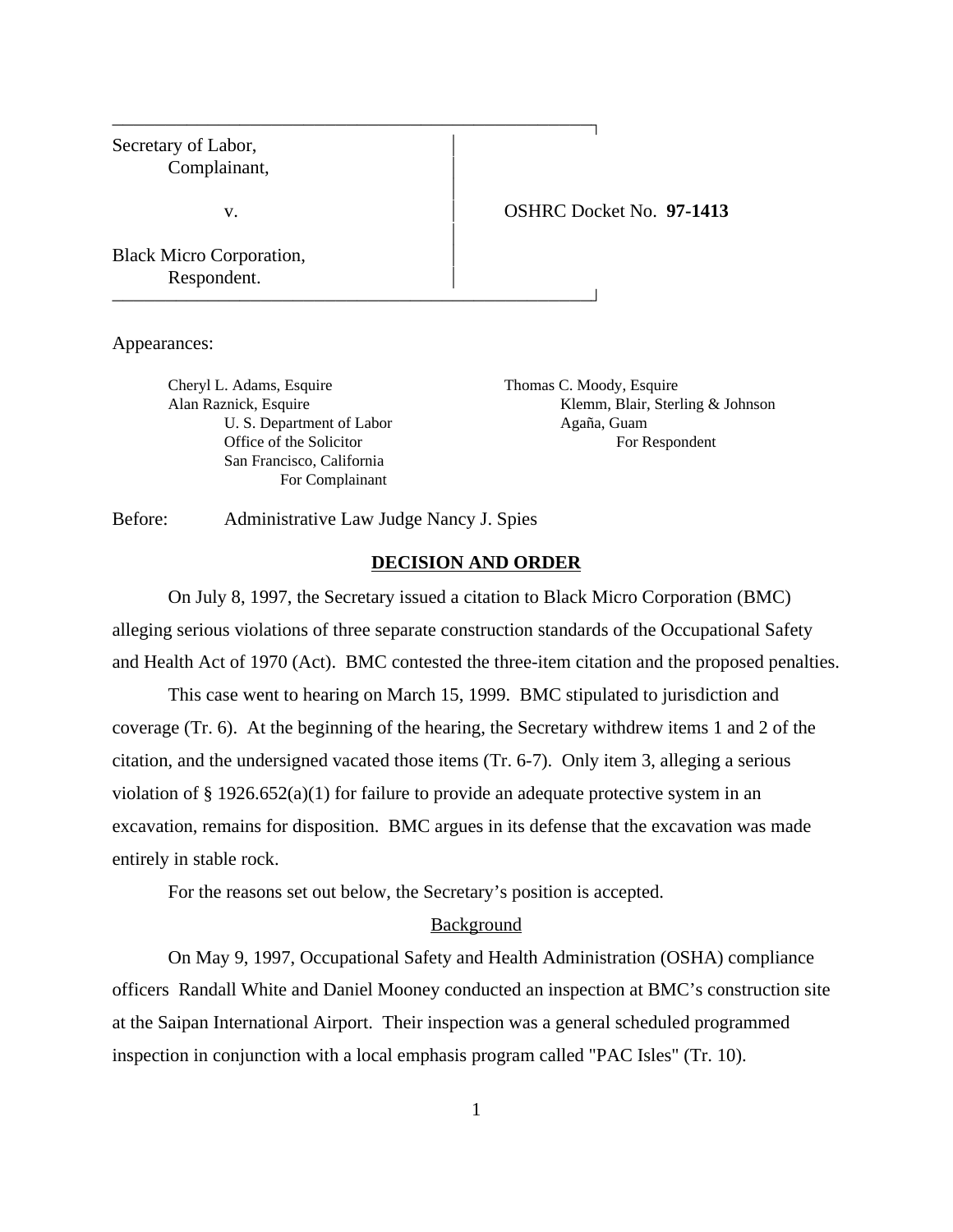BMC was in the process of constructing a taxiway for the Saipan International Airport. To that end, BMC had excavated what White described as a "pit": "a shallow excavation that was fairly wide" (Tr. 14). The excavation was  $5\frac{1}{2}$  to 6 feet deep and approximately 6 feet across. The excavation was approximately 54 feet long. White observed PVC pipe, PVC glue, form work and a ladder in the excavation, along with some heavy equipment that was moving dirt near the excavation (Exh. C-2; Tr. 13-14, 62).

The walls of the excavation were vertical and were not sloped or shored. There was no benching or trench box, or any other form of protective system in the excavation to prevent a cave-in (Tr. 23). Christine Macam, the project engineer for BMC, testified that the excavation was not supposed to be more than 5 feet deep at any point (Tr. 130). BMC foreman Vianney Marquez testified that the excavation only exceeded a depth of 5 feet the previous evening and the day of the OSHA inspection and that he "was disappointed upon seeing that it was 5 feet deep" (Tr. 139-140).

Mooney took a soil sample from an area near the excavation. Mooney described how he took the sample (Tr. 63): "I walked to our car and got a bag out of the trunk and I walked over near the excavation, near some clumps of soil, and I tried to pick a clump of soil that I felt was representative of the most stable part of the trench." Mooney did not take the soil sample from the excavation itself. He stated that he took the sample from soil "near the excavation,"which he assumed came from the excavation (Tr. 64): "I don't recall there being a spoil pile right next to the excavation. There were some clumps of soil around it that I thought came from the excavation, yes." White sent the soil sample to OSHA's analysis laboratory in Salt Lake City (Tr. 19). The lab classified the soil sample as Type B soil (Exh. C-4; Tr. 97).

BMC's foreman Ardor Penoza told the compliance officers that six employees had been working in the excavation the evening before (Tr. 17-18). The excavation had been opened for open for "a couple of days" (Tr. 47).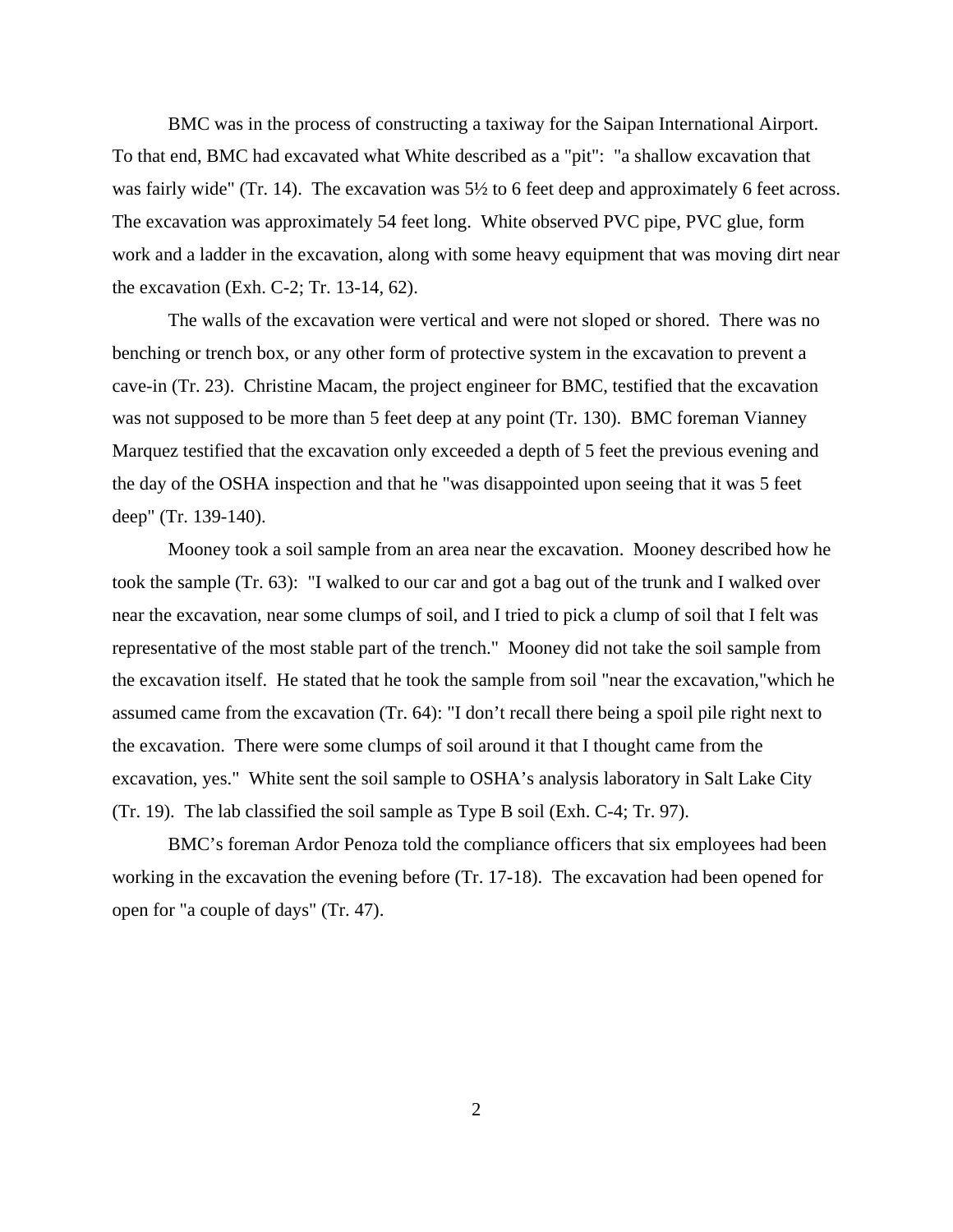### Item 3: Alleged Serious Violation of  $\S 1926.652(a)(1)$

The Secretary has the burden of proving her case by a preponderance of the evidence.

In order to establish a violation of an occupational safety or health standard, the Secretary has the burden of proving: (a) the applicability of the cited standard, (b) the employer's noncompliance with the standard's terms, (c) employee access to the violative conditions, and (d) the employer's actual or constructive knowledge of the violation (*i.e.,* the employer either knew or, with the exercise of reasonable diligence could have known, of the violative conditions).

#### *Atlantic Battery Co.,* 16 BNA OSHC 2131, 2138 (No. 90-1747, 1994).

In order to establish that a violation is "serious" under  $\S 17(k)$  of the Act, the Secretary must establish that there is a substantial probability of death or serious physical harm that could result from the cited condition. In determining substantial probability, the Secretary must show that an accident is possible and the result of the accident would likely be death or serious physical harm. The likelihood of the accident is not an issue. *Spancrete Northeast, Inc.,* 15 BNA OSHC 1020, 1024 (No. 86-521, 1991).

The Secretary alleges that BMC committed a serious violation of  $\S 1926.652(a)(1)$ , which provides:

Each employee in an excavation shall be protected from cave-ins by an adequate protective system designed in accordance with paragraph (b) or (c) of this section except when:

- (i) Excavations are made entirely in stable rock; or
- (ii) Excavations are less than 5 feet (1.52m) in depth and examination of this ground by a competent person provides no indication of a potential cave-in.

Section 1926.652(a)(1) applies to BMC's construction site. It is undisputed that the excavation in question was greater than 5 feet in depth, that BMC's employees were working in the excavation with no form of protective system in place, and that BMC knew the conditions in which its employees were working. The standard requires some type of protective system in all excavations of this depth with vertical walls, regardless of whether the soil is Type A, B, or C, unless the excavation is dug in solid rock.

The only issue to be determined is whether the excavation was made entirely in stable rock. BMC contends that the excavation was made completely in Marianas limestone, and that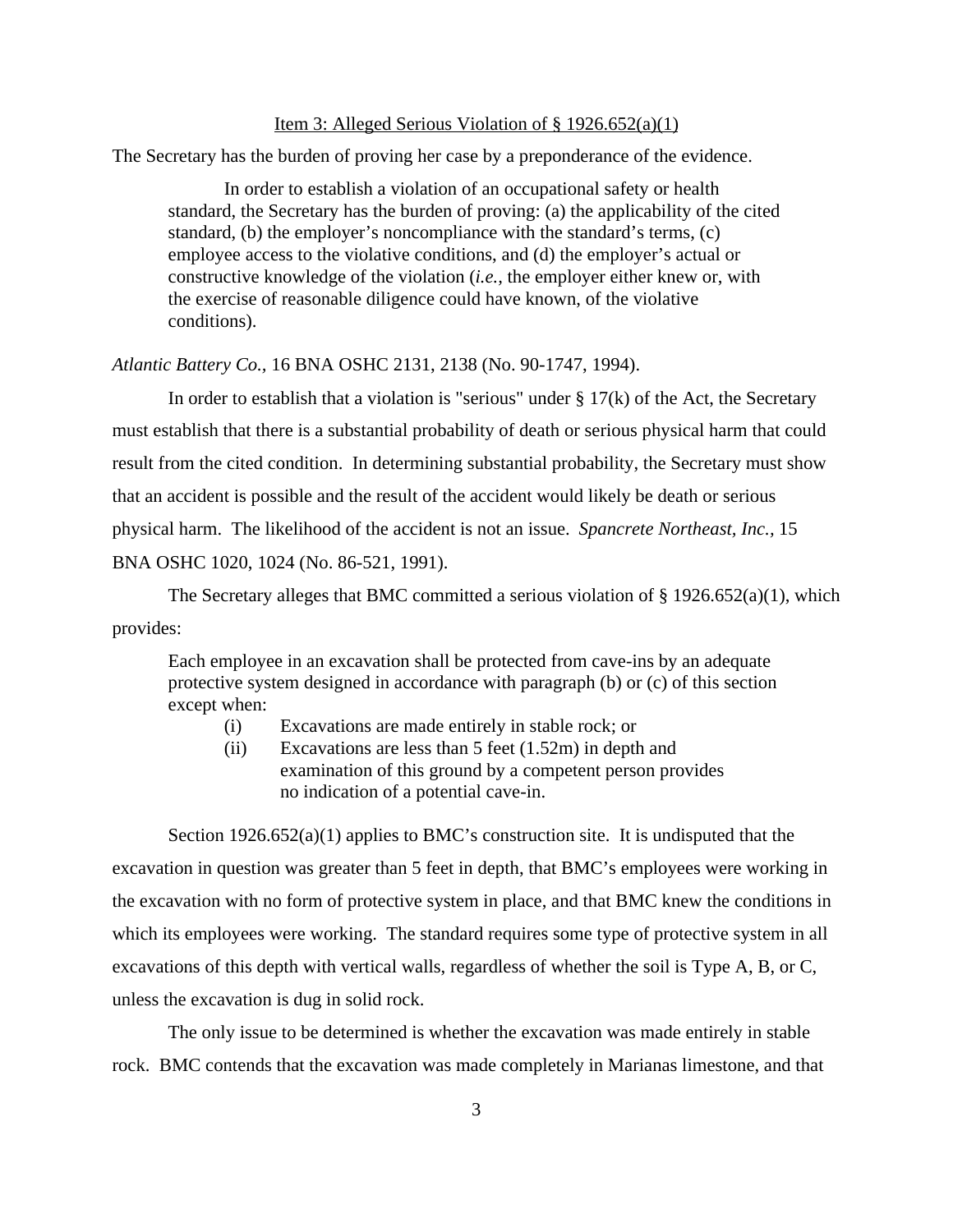no protective system was required under §  $1926.652(a)(1)(i)$ . The Secretary contends that the excavation was made in a mixture of limestone, sandy silt, and clay, and thus was not "made entirely in stable rock." Each side presented an expert witness in soil analysis in support of its position.

The Secretary called Dr. Alan Peck as her expert witness. Dr. Peck is a soil specialist and chemist who has worked for the U.S. Department of Labor at its laboratory in Salt Lake City, Utah, for the past 24 years. Dr. Peck received a Bachelor's Degree in chemistry from Brigham Young University in 1953. He received a Master's Degree in 1955 and a Ph.D. in 1962, both from the University of Utah, in metallurgical engineering (Tr. 80-82). Dr. Peck was accepted at the hearing as an expert in soil analysis (Tr. 83).

BMC called Ukrit Siriprusanan as its expert witness. Siriprusanan has performed soil analyses and provided geotechnical services in Guam and Saipan since 1973 (Tr. 145-146). Siriprusanan received a Master's Degree in civil engineering from the University of California in Berkeley in 1968. He received a Master's Degree in civil engineering with a specialty in structural and geotechnical engineering in 1972, also from the University of California in Berkeley (Tr. 144-145). Siriprusanan was accepted at the hearing as an expert in soils analysis (Tr. 147).

Dr. Peck explained how he received the soil sample sent by White, and the process he used to analyze it (Tr. 94-96). Dr. Peck concluded that the soil sample he received was Type B soil (Exh. C-4; Tr. 97).

The evidence regarding the soil sample will not be considered in determining whether the excavation was in stable rock. Compliance officer Mooney stated that he took the soil sample from clumps of soil near the excavation, not from the excavation itself. The Secretary has not established that the soil sample taken by Mooney, sent by White, and analyzed by Dr. Peck was representative of the material in which the excavation was made.

The only other evidence the Secretary adduced to prove that the excavation was not in stable rock was Dr. Peck's observations upon viewing the videotape of the excavation. Dr. Peck stated, "All indications were that it was Type B material" (Tr. 85). Dr. Peck based his conclusion on "[t]he tendency for the material to break apart, into small pieces, as observed when it was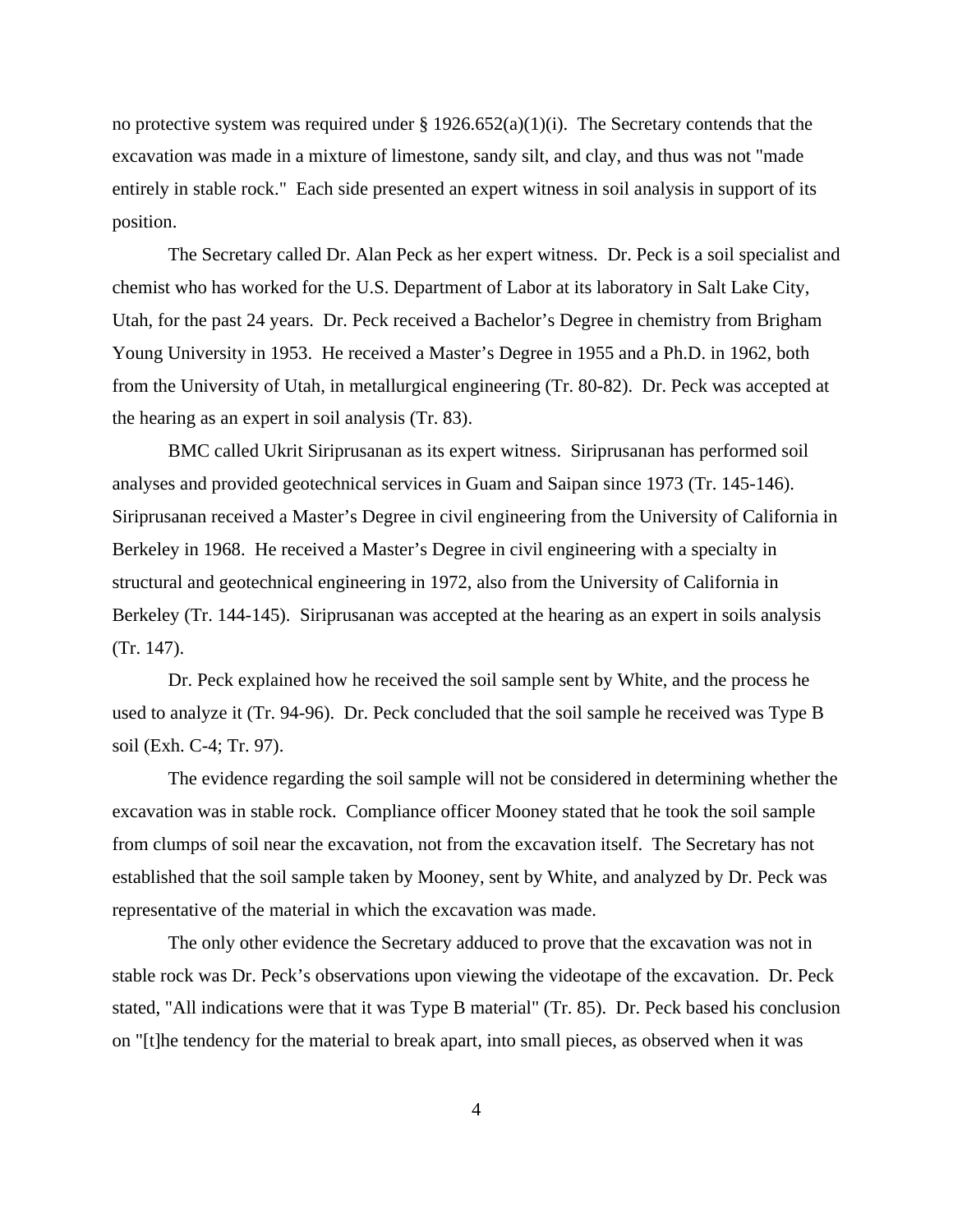moved by the bulldozer, and also by examining the walls of the excavation, it appeared to be mainly fragments of different size" (Tr. 86). Dr. Peck pointed out what he considered to be cracks and breaks in the excavation walls which were consistent with instability (Tr. 120-122).

Siriprusanan also viewed the videotape. He disagreed with Dr. Peck's conclusion that the excavation was in Type B soil. Siriprusanan testified that he believed the excavation to be in limestone, a stable rock (Tr. 148-149). Siriprusanan did not offer an answer based on scientific reasoning for his conclusion. He stated that there was a lot of limestone in the Marianas Islands region and that, "We have cliffs rising hundreds of feet" (Tr. 149).

The experts discussed the cracks visible in the walls of the excavations. Dr. Peck thought they were fissures that indicated a weakness in the material of the walls (Tr. 122-123). Siriprusanan testified that it is not unusual to have irregularities in limestone formations due to water percolating through over millions of years. Siriprusanan stated that in limestone formations, "You have voids and fissures, so-called fissures, or sometimes we call it channels" (Tr. 158). Siriprusanan added that, "Occasionally, you do have cave-ins and caves" (Tr. 160). He also stated that he considered a limestone formation stable as a "whole mass. You can't just pick. You know, if you pick specific points, then obviously that's a weak spot, possibly" (Tr. 160).

GeoTesting, Inc., the company for whom Siriprusanan works, took bore samples in the area of the airport taxiway under construction by BMC (Exh. R-1). The plates of the bore samples show the composition of the samples. Siriprusanan testified regarding the substrata of the area (Tr.163-164):

Usually on an airport, the pavement would need to be supported by a base coat and a subbase. A base coat, by FAA standard, is 8 inches. That's minimum. And then as a base, usually maybe 2 or 3 feet, depends on the --how strong-- what's below that. So, you know, it could have been anywhere from like 1 or 2 feet perhaps maybe thicker. . . . The clay varies. There's some--what I call tubes that have gone pretty deep. I would say maybe like a foot or so to maybe 3 or 4 feet, possibly 4 or 5 feet deep in localized condition.

The Secretary's case is not overwhelming. Without the soil sample, the only evidence she has that the excavation is not in stable rock is Dr. Peck's judgment made from a videotape. While Dr. Peck's credentials are impressive, he based his conclusions on a viewing of a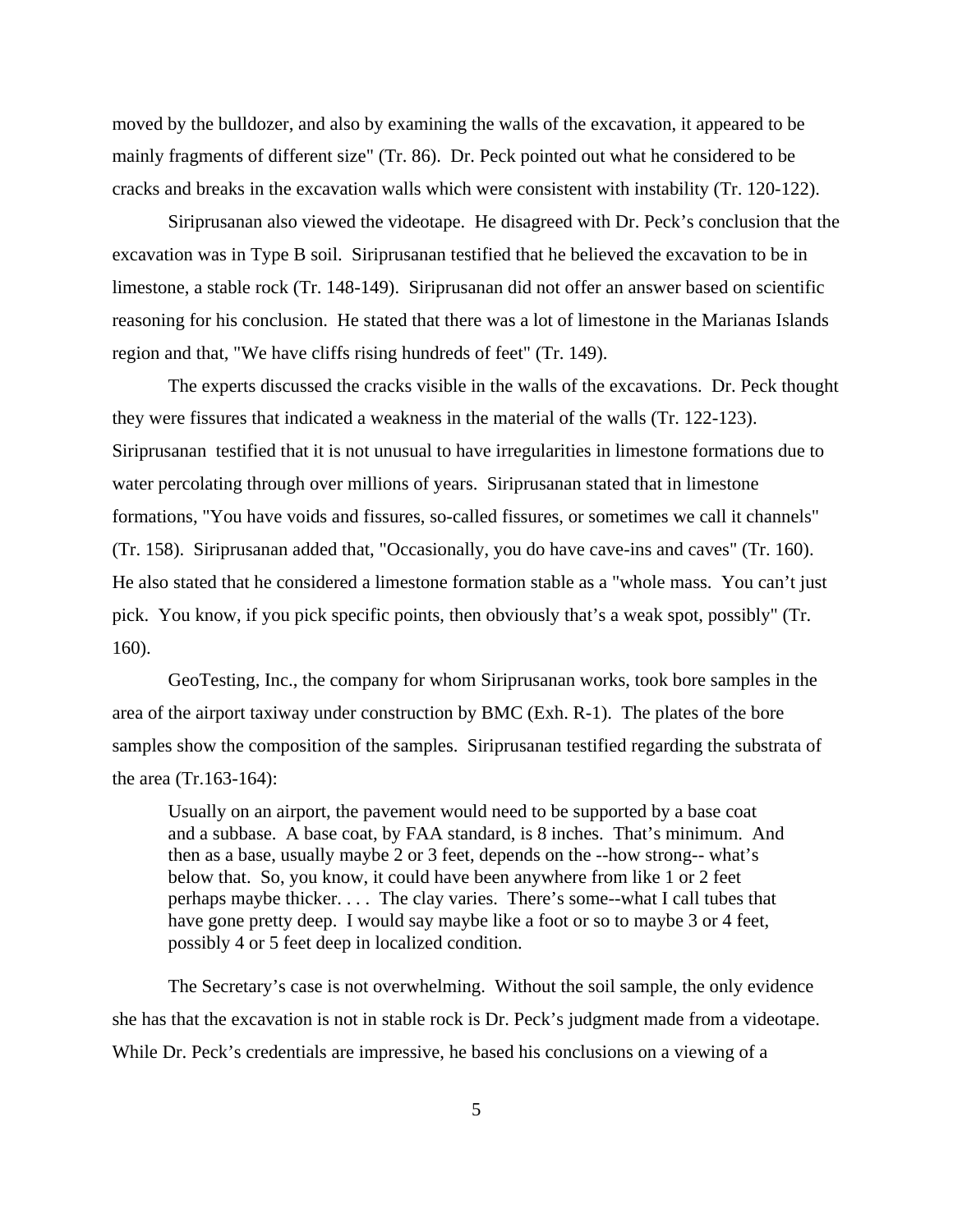videotape whose visual quality is typical of videotapes. However, the bore samples taken by GeoTesting, Inc., and Siriprusanan's testimony regarding the composition of the area's substrata establish that at least the top two feet of the excavation was made in material that is not limestone. Section 1926.652 (a)(1) requires a protective system in any excavation greater than 5 feet in depth that is not "made *entirely* in stable rock." The presence in the excavation, acknowledged by BMC, of gravel, clay, and silt makes the excavation subject to the protective system requirements of the cited standard.

The Secretary has established that BMC violated  $\S 1926.652(a)(1)$ . The hazard created by BMC's failure to comply with the standard is that of a cave-in. Cave-ins generally create a substantial possibility of death or serious physical injury. White testified that he did not consider death to be a substantial probability in the present case because of the 6-foot width of the excavation (Tr. 30): "[I]f it was 2-foot wide and it was 6-feet high, I would be more apt to go 'death,' because the employee would have nowhere to go. Plus, if it caved in, there'd be a narrower cavity and they could be buried." White testified that there was a substantial probability of an employee suffering a fracture if a cave-in did occur (Tr. 29-30, 49). The violation is serious.

#### Penalty Determination

The Commission is the final arbiter of penalties in all contested cases. Under  $\S 17(i)$  of the Act, in determining the appropriate penalty, the Commission is required to find and give "due consideration" to (1) the size of the employer's business, (2) the gravity of the violation, (3) the good faith of the employer, and (4) the history of previous violations. The gravity of the violation is the principal factor to be considered.

No evidence was presented regarding the size of BMC. The Secretary had cited BMC for serious violations of the Act within the previous 3 years (Tr. 31). White testified that he credited BMC for good faith because the company "has a fairly effective safety program" (Tr. 54).

The gravity of the violation is moderate. The testimony of both expert witnesses established that the excavation was primarily in limestone, which is generally stable. The trench was 5½ to 6 feet deep and 6 feet wide. The dimensions of the excavation and the fact that it was made for the most part in limestone indicate that the gravity of the violation would be low.